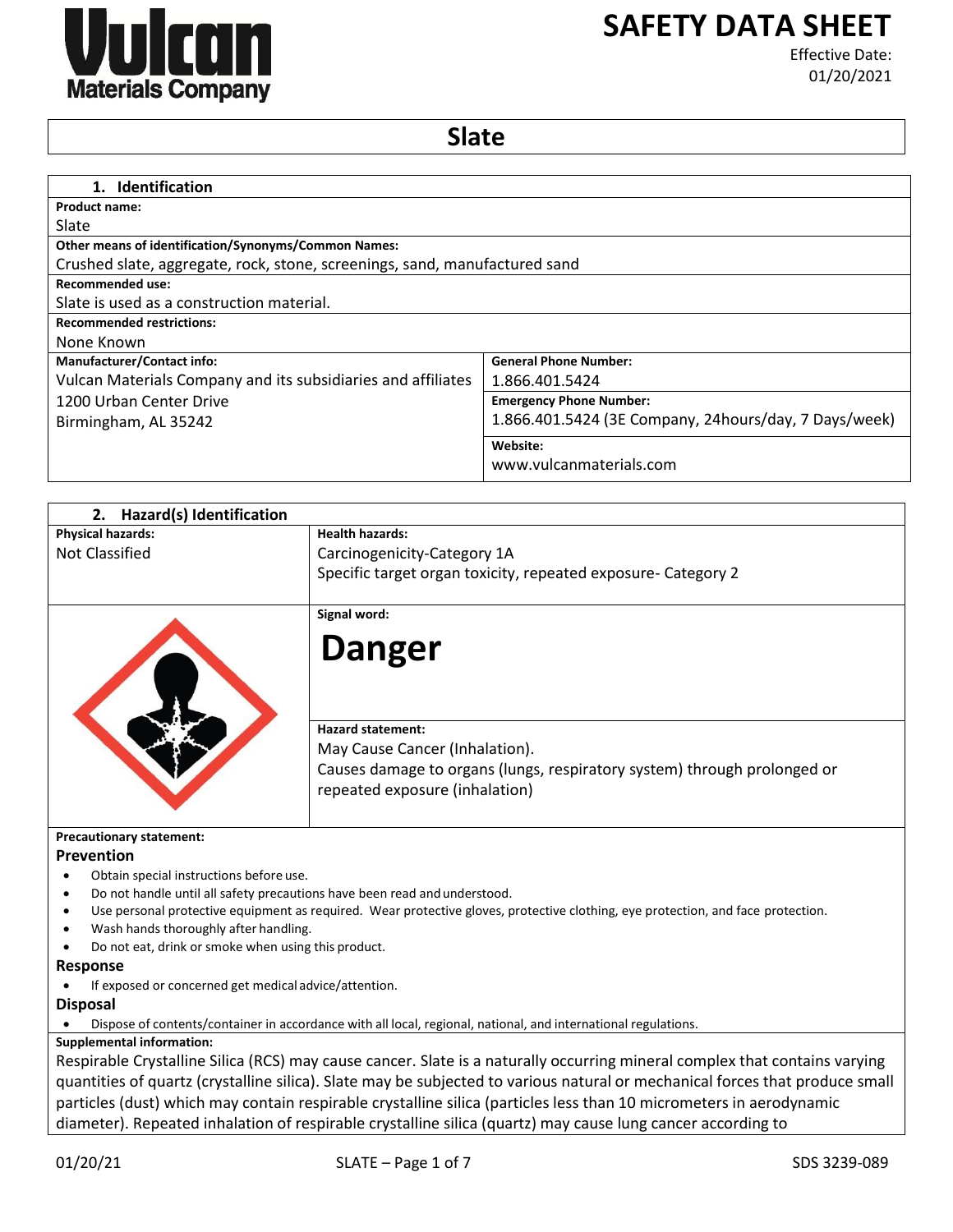IARC, NTP; ACGIH states that it is a suspected cause of cancer. Other forms of RCS (e.g., tridymite and cristobalite) may also be present or formed under certain industrial processes.

| <b>Composition/information on ingredients</b> |                   |     |
|-----------------------------------------------|-------------------|-----|
| <b>Chemical name</b>                          | <b>CAS number</b> | %   |
| Slate                                         | <b>None</b>       | 100 |
| Quartz (crystalline silica)                   | 14808-60-7        |     |

# **4. First-aid measures**

**Inhalation:**

Remove to fresh air. Dust in throat and nasal passages should clear spontaneously. Contact a physician if irritation persists or if breathing is difficult.

**Eyes:**

Immediately flush eye(s) with plenty of clean water for at least 15 minutes, while holding the eyelid(s) open.

Occasionally lift the eyelid(s) to ensure thorough rinsing. Beyond flushing, do not attempt to remove material from eye(s). Contact a physician if irritation persists or later develops.

**Skin:**

Wash affected areas thoroughly with mild soap and fresh water. Contact a physician if irritation persists.

**Ingestion:**

If person is conscious do not induce vomiting. Give large quantity of water and get medical attention. Never attempt to make an unconscious person drink.

**Most important symptoms/effects, acute and delayed:**

Dust may irritate the eyes, skin, and respiratory tract. Breathing respirable crystalline silica-containing dust for prolonged periods in the workplace can cause lung damage and a lung disease called silicosis. Symptoms of silicosis may include (but are not limited to) shortness of breath, difficulty breathing with or without exertion; coughing; diminished work capacity; diminished chest expansion; reduction of lung volume; right heart enlargement and/or failure. **Indication of immediate medical attention and special treatment needed:**

Not all individuals with silicosis will exhibit symptoms of the disease. However, silicosis can be progressive and symptoms can appear even years after exposures have ceased. Persons with silicosis have an increased risk of pulmonary tuberculosis infection.

# **For emergencies contact 3E Company at 1.866.401.5424 (24 hours/day, 7 days/week).**

# **5. Fire-fighting measures**

**Suitable extinguishing media:**

This product is not flammable. Use fire-extinguishing media appropriate for surrounding materials.

**Unsuitable extinguishing media:**

None known.

**Specific hazards arising from the chemical:**

Contact with powerful oxidizing agents may cause fire and/or explosions (see section 10 of SDS).

**Special protective equipment and precautions for firefighters:**

Use protective equipment appropriate for surrounding materials.

**Fire-fighting equipment/instructions:**

No unusual fire or explosion hazards noted. Not a combustible dust.

**Specific methods:**

The presence of this material in a fire does not hinder the use of any standard extinguishing medium. Use extinguishing medium for surrounding fire.

# **6. Accidental release measures**

**Personal precautions, protective equipment and emergency procedures:**

Persons involved in cleanup processes should first observe precautions (as appropriate) identified in Section 8 of this SDS. **For emergencies, contact 3E Company at 1-866-401-5424 (24 hours/day, 7 days/week)**.

**Environmental precautions:**

Prevent from entering into sewers or drainage systems where it can harden and clog flow.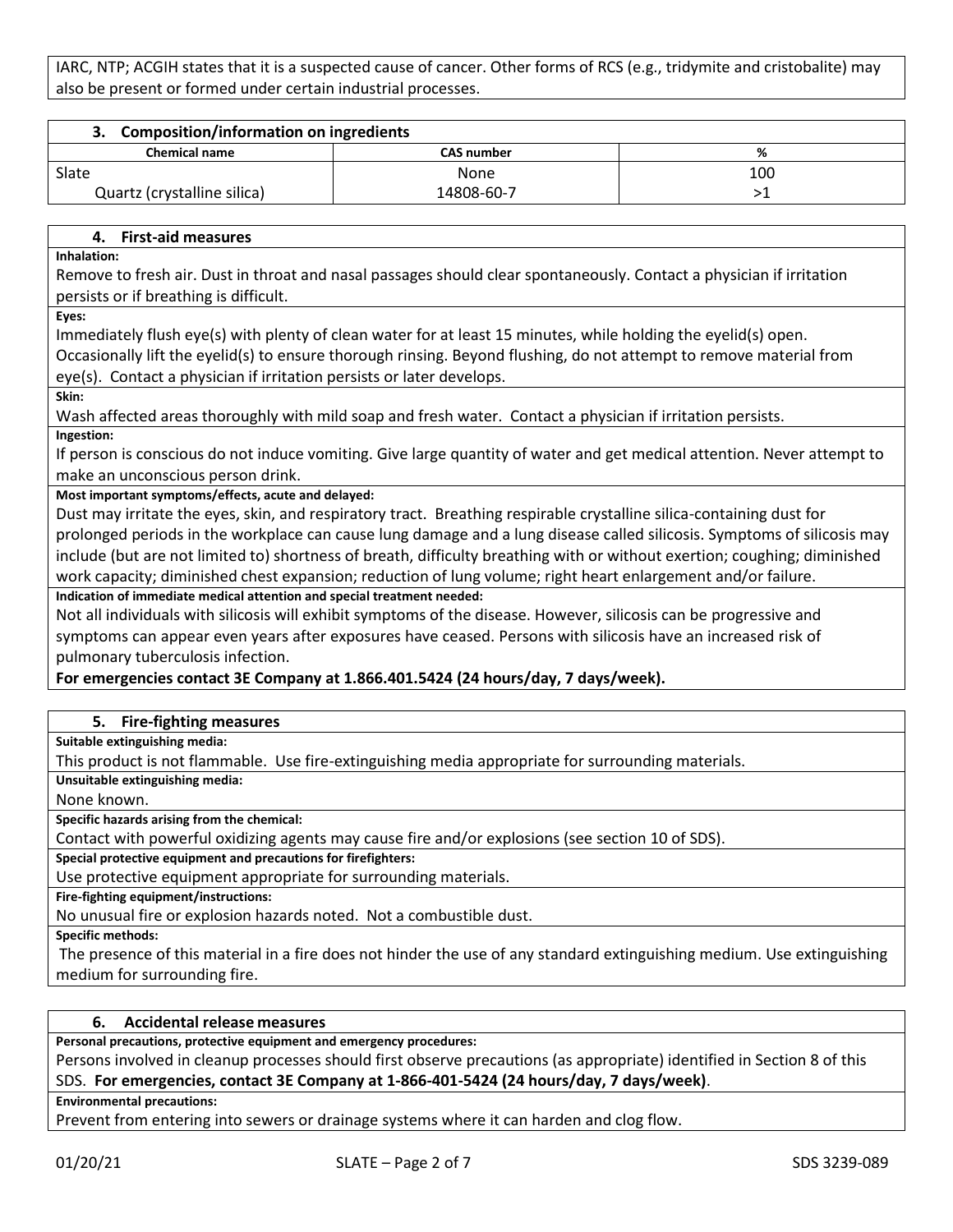# **Methods and materials for containment and cleaning up:**

Spilled material, where dust is generated, may overexpose cleanup personnel to respirable crystalline silica-containing dust. Do not dry sweep or use compressed air for clean-up. Wetting of spilled material and/or use of respiratory protective equipment may be necessary.

# **7. Handling and storage**

#### **Precautions for safe handling:**

Respirable crystalline silica-containing dust may be generated during processing, handling, and storage. Use personal protection and controls identified in Section 8 of this SDS as appropriate.

#### **Conditions for safe storage, including any incompatibilities:**

Do not store near food, beverages, or smoking materials.

# **8. Exposure controls/personal protection**

#### **Legend:**

NE = Not Established; PEL = Permissible Exposure Limit; TLV = Threshold Limit Value; REL = Recommended Exposure Limit; OSHA = Occupational Safety and Health Administration; MSHA = Mine Safety and Health Administration; NIOSH = National Institute for Occupational Safety and Health; ACGIH = American Conference of Governmental Industrial Hygienists

|                                                                              | <b>OSHA/MSHA</b>                                                                                                   | <b>ACGIH</b>              | <b>NIOSH</b>               |
|------------------------------------------------------------------------------|--------------------------------------------------------------------------------------------------------------------|---------------------------|----------------------------|
| Component                                                                    | <b>PEL</b>                                                                                                         | <b>TLV</b>                | <b>REL</b>                 |
| Slate                                                                        | 15<br>(total dust)                                                                                                 | 10 (total dust as calcium | 15<br>(total dust)         |
|                                                                              | 5<br>(respirable fraction)                                                                                         | carbonate)                | 5<br>(respirable fraction) |
| Respirable dust containing silica                                            | $\div$ (% silica + 2)<br>10                                                                                        | Use Respirable Silica TLV | Use Respirable Silica REL  |
| Total dust containing silica Respirable                                      | <b>MSHA: 30</b><br>$\div$ (% silica + 3)                                                                           | NE                        | <b>NE</b>                  |
| Crystalline Silica (quartz)                                                  | OSHA: 0.05<br>(PEL)<br>OSHA: 0.025<br>(Action Level)<br>MSHA: Use Respirable Dust<br>containing Silica PEL (above) | 0.025                     | 0.05                       |
| Respirable Tridymite and Cristobalite<br>(other forms of crystalline silica) | OSHA: Use respirable crystalline<br>silica PEL<br>MSHA: 1/2 of respirable dust<br>containing silica PEL            | 0.025                     | 0.05                       |

#### **Exposure Guidelines:**

Total dust containing silica, respirable silica-containing dust and respirable crystalline silica (quartz) levels should be monitored regularly to determine worker exposure levels. Exposure levels in excess of allowable exposure limits should be reduced by all feasible engineering controls, including (but not limited to) wet suppression, ventilation, process enclosure, and enclosed employee workstations.

**Engineering Controls:**

Activities that generate dust require the use of general ventilation, local exhaust and/or wet suppression methods to maintain exposures below allowable exposure limits.

**Eye Protection:**

Safety glasses with side shields should be worn as minimum protection. Dust goggles should be worn when excessively (visible) dusty conditions are present or are anticipated.

# **Skin Protection (Protective Gloves/Clothing):**

Use gloves to provide hand protection from abrasion. In dusty conditions, use long sleeve shirts. Wash work clothes after each use.

# **Respiratory Protection:**

All respirators must be NIOSH-approved for the exposure levels present. (See NIOSH Respirator Selection Guide). The need for respiratory protection should be evaluated by a qualified safety and health professional. Activities that generate dust require the use of an appropriate dust respirator where dust levels exceed or are likely to exceed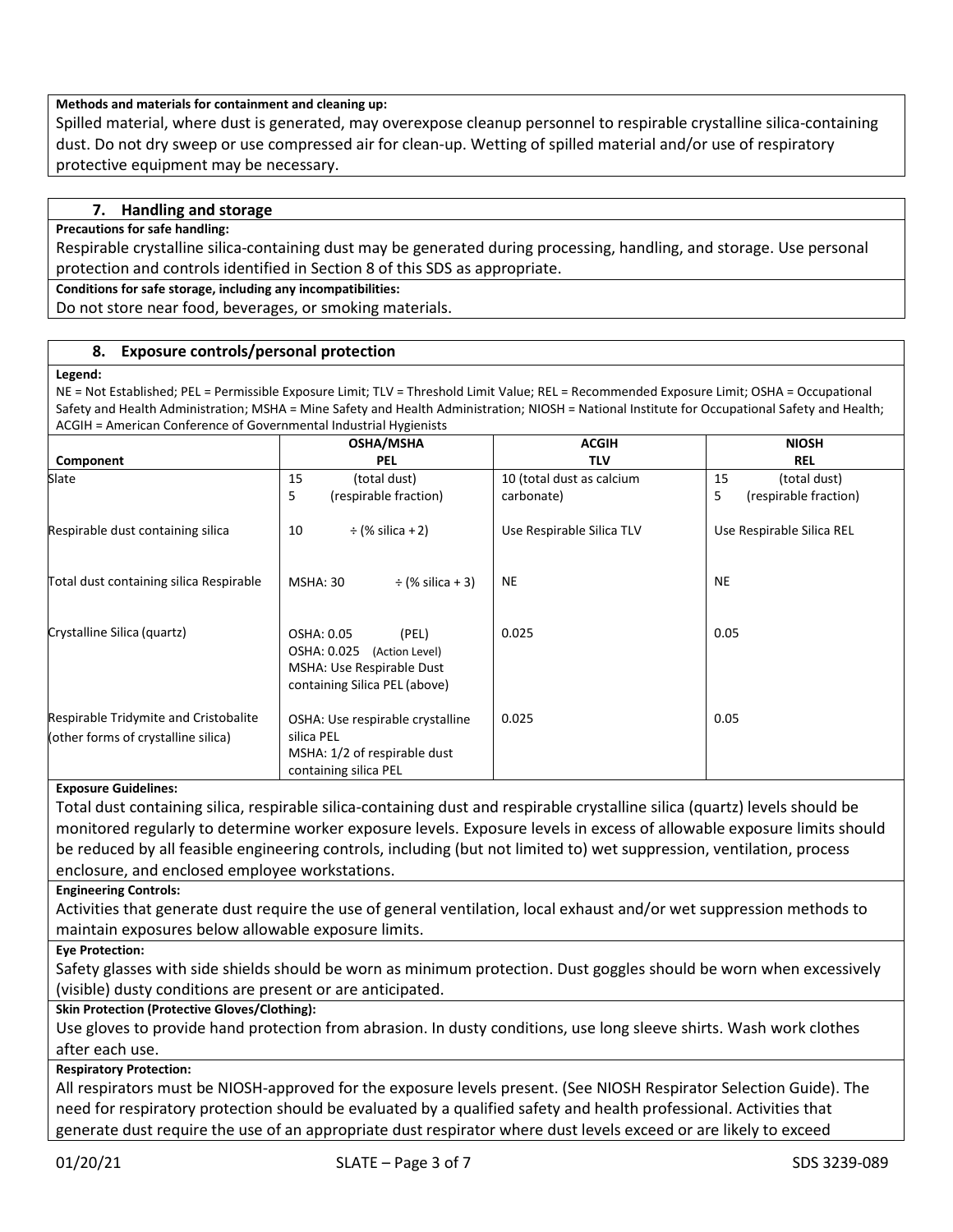allowable exposure limits for respirable silica-containing dust levels that exceed or are likely to exceed an 8-hour time weighted average (TWA) of 0.25 mg/m<sup>3</sup>, a high efficiency particulate filter respirator must be worn at a minimum; however, if respirable silica-containing dust levels exceed or are likely to exceed an 8-hour TWA of 1.25 mg/m<sup>3</sup> an airpurifying, full-face respirator or equivalent is required. Respirator use must comply with applicable MSHA (42 CFR 84) or OSHA (29 CFR 1910.134) standards, which include provisions for a user training program, respirator inspection, repair and cleaning, respirator fit testing, medical surveillance and other requirements.

# **9. Physical and chemical properties**

| Appearance:                                                           |                                          |                                               |  |
|-----------------------------------------------------------------------|------------------------------------------|-----------------------------------------------|--|
| Angular blue/gray, particles ranging in size from powder to boulders. |                                          |                                               |  |
| Odor:                                                                 | PH:                                      | <b>Decomposition temperature:</b>             |  |
| No odor.                                                              | Not applicable                           | Not applicable                                |  |
| Melting point/freezing point:                                         | Initial boiling point and boiling range: | Flash point:                                  |  |
| Not applicable                                                        | Not applicable                           | Non-combustible                               |  |
| <b>Evaporation rate:</b>                                              | Flammability:                            | Upper/lower flammability or explosive limits: |  |
| Not applicable                                                        | Not applicable                           | Not applicable                                |  |
| Vapor pressure:                                                       | <b>Relative density:</b>                 | Solubility:                                   |  |
| Not applicable                                                        | Not applicable                           | 0                                             |  |
| Partition coefficient: n-octanol/water.                               | Auto ignition temperature:               | Specific Gravity (H2O = $1$ ):                |  |
| Not applicable                                                        | Not applicable                           | $2.7 - 2.9$                                   |  |

# **10. Stability and reactivity**

**Reactivity:**

Not reactive under normal use.

**Chemical stability:**

Stable under normal temperatures and pressures.

**Possibility of hazardous reactions:**

None under normal use.

**Conditions to avoid (e.g., static discharge, shock or vibration):**

Contact with incompatible materials should be avoided (see below). See Sections 5 and 7 for additional information. **Incompatible materials:**

Silica ignites on contact with fluorine and is incompatible with acids, aluminum, ammonium salts and magnesium. Silica reacts violently with powerful oxidizing agents such as fluorine, boron trifluoride, chlorine trifluoride, manganese trifluoride, and oxygen difluoride yielding possible fire and/or explosions. Silica dissolves readily in hydrofluoric acid producing a corrosive gas – silicon tetrafluoride.

**Hazardous decomposition products:**

Respirable crystalline silica-containing dust may be generated. When heated, quartz is slowly transformed into tridymite (above 860°C/1580°F) and cristobalite (above 1470°C/2678°F). Both tridymite and cristobalite are other forms of crystalline silica.

# **11. Toxicological information**

**Primary Routes of Exposure:**

Inhalation and contact with the eyes and skin.

**Symptoms related to the physical, chemical, toxicological characteristics** 

**Inhalation:**

Dusts may irritate the nose, throat and respiratory tract by mechanical abrasion. Coughing sneezing and shortness of breath may occur.

Symptoms of silicosis may include (but are not limited to) shortness of breath, difficulty breathing with or without exertion; coughing; diminished work capacity; diminished chest expansion; reduction of lung volume; right heart enlargement and/or failure. Persons with silicosis have an increased risk of pulmonary tuberculosis infection.

**Eye Contact:**

Dust particles can scratch the eye causing tearing, redness, a stinging or burning feeling, or swelling of the eyes with blurred vision.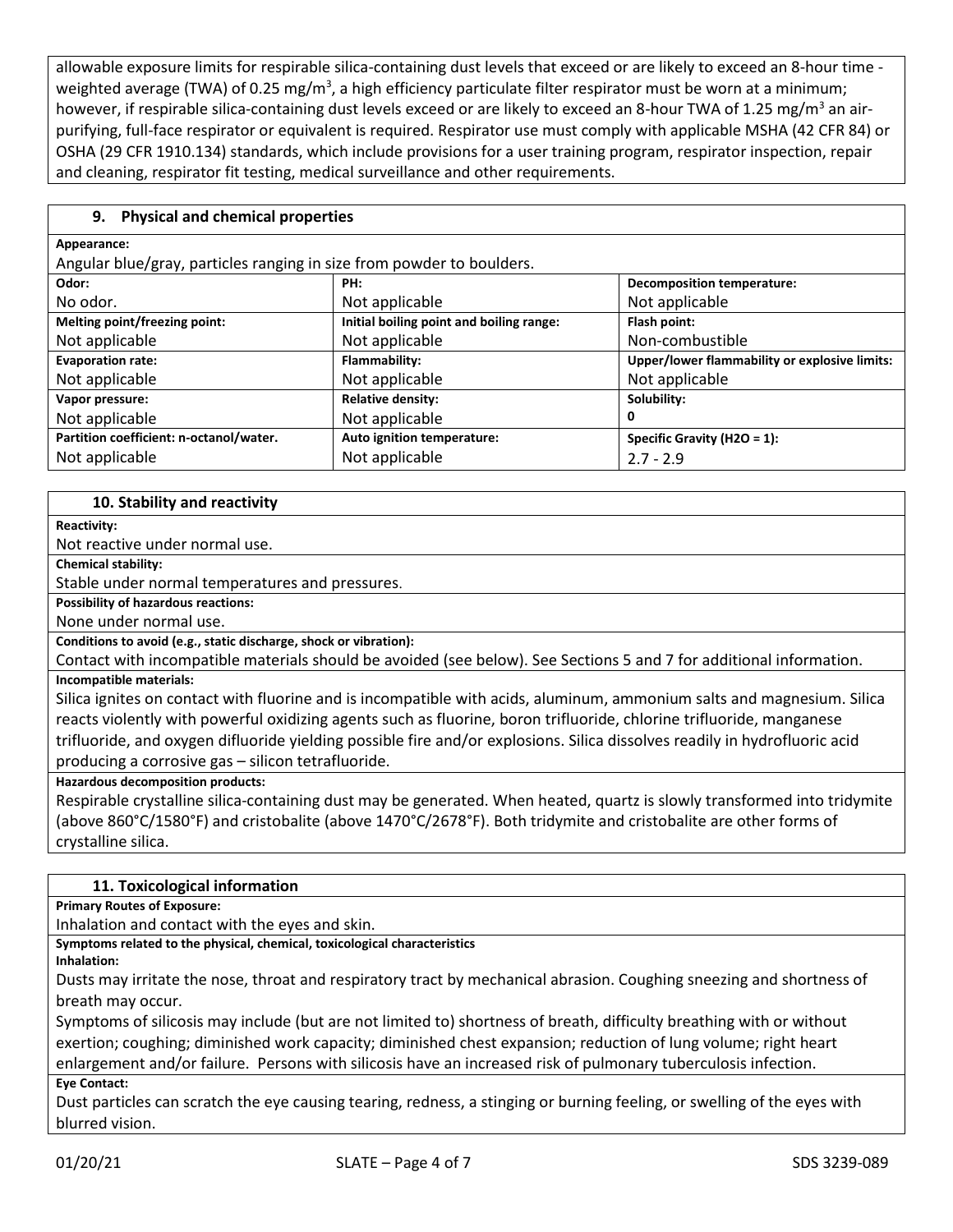# **Skin Contact:**

Dust particles can scratch and irritate the skin with redness, an itching or burning feeling, swelling of the skin, and/or rash.

#### **Ingestion:**

Expected to be practically non-toxic. Ingestion of large amounts may cause gastrointestinal irritation including nausea, vomiting, diarrhea, and blockage.

#### **Medical Conditions Aggravated by Exposure:**

Irritated or broken skin increases chance of contact dermatitis. Pre-existing medical conditions that may be aggravated by exposure include disorders of the eye, skin and lung (including asthma and other breathing disorders). Smoking tobacco will impair the ability of the lungs to clear themselves of dust.

**Delayed and immediate effects and also chronic effects from short- and long-term exposure:**

Prolonged overexposure to respirable dusts in excess of allowable exposure limits can cause inflammation of the lungs leading to possible fibrotic changes, a medical condition known as pneumoconiosis.

Prolonged and repeated overexposure to high levels of respirable crystalline silica-containing dust may cause a chronic form of silicosis, an incurable lung disease that may result in permanent lung damage or death. Chronic silicosis generally occurs after 10 years or more of overexposure; a more accelerated type of silicosis may occur between 5 and 10 years of higher levels of prolonged and repeated overexposure. In early stages of silicosis, not all individuals will exhibit symptoms (signs) of the disease. However, silicosis can be progressive, and symptoms can appear at any time, even years after exposure has ceased.

Repeated overexposures to very high levels of respirable crystalline silica for periods as short as six months may cause acute silicosis. Acute silicosis is a rapidly progressive, incurable lung disease that is typically fatal. Symptoms include (but are not limited to): shortness of breath, cough, fever, weight loss, and chest pain.

Respirable dust containing newly broken crystalline silica particles has been shown to be more hazardous to animals in laboratory tests than respirable dust containing older crystalline silica particles of similar size. Respirable crystalline silica particles which had aged for sixty days or more showed less lung injury in animals than equal exposures to respirable dust containing newly broken particles of respirable crystalline silica.

There are reports in the literature suggesting that excessive respirable crystalline silica exposure may be associated with autoimmune disorders and other adverse health effects involving the kidney. In particular, the incidence of scleroderma (thickening of the skin caused by swelling and thickening of fibrous tissue) appears to be higher in silicotic individuals. To date, the evidence does not conclusively determine a causal relationship between silica exposure and these adverse health effects.

# **Carcinogenicity:**

Epidemiology studies on the association between respirable crystalline silica exposure and lung cancer have had both positive and negative results. There is some speculation that the source, type, and level of exposure of respirable crystalline silica may play a role. Studies of persons with silicosis indicate an increased risk of developing lung cancer, a risk that increases with the level and duration of exposure. It is not clear whether lung cancer develops in non-silicotic patients. Several studies of silicotics do not account for lung cancer confounders, especially smoking, which have been shown to increase the risk of developing lung disorders, including emphysema and lung cancer.

In October 1996, an IARC Working Group designated respirable crystalline silica as carcinogenic (Group 1). In 2012, an IARC Working Group re-affirmed that inhalation of crystalline silica was a known human carcinogen. The NTP's Report on Carcinogens, 9th edition, lists respirable crystalline silica as a "known human carcinogen." In the year 2000, the American Conference of Governmental Industrial Hygienists (ACGIH) listed respirable crystalline silica (quartz) as a suspected human carcinogen (A-2). These classifications are based on sufficient evidence of carcinogenicity in certain experimental animals and on selected epidemiological studies of workers exposed to respirable crystalline silica.

**Additional information on toxicological-effects:**

**Acute toxicity:** Not classified

No specific data on product.

**Skin corrosion/irritation:** Not classified

**Serious eye damage/eye irritation:** Not classified

**Respiratory sensitization:** Not classified.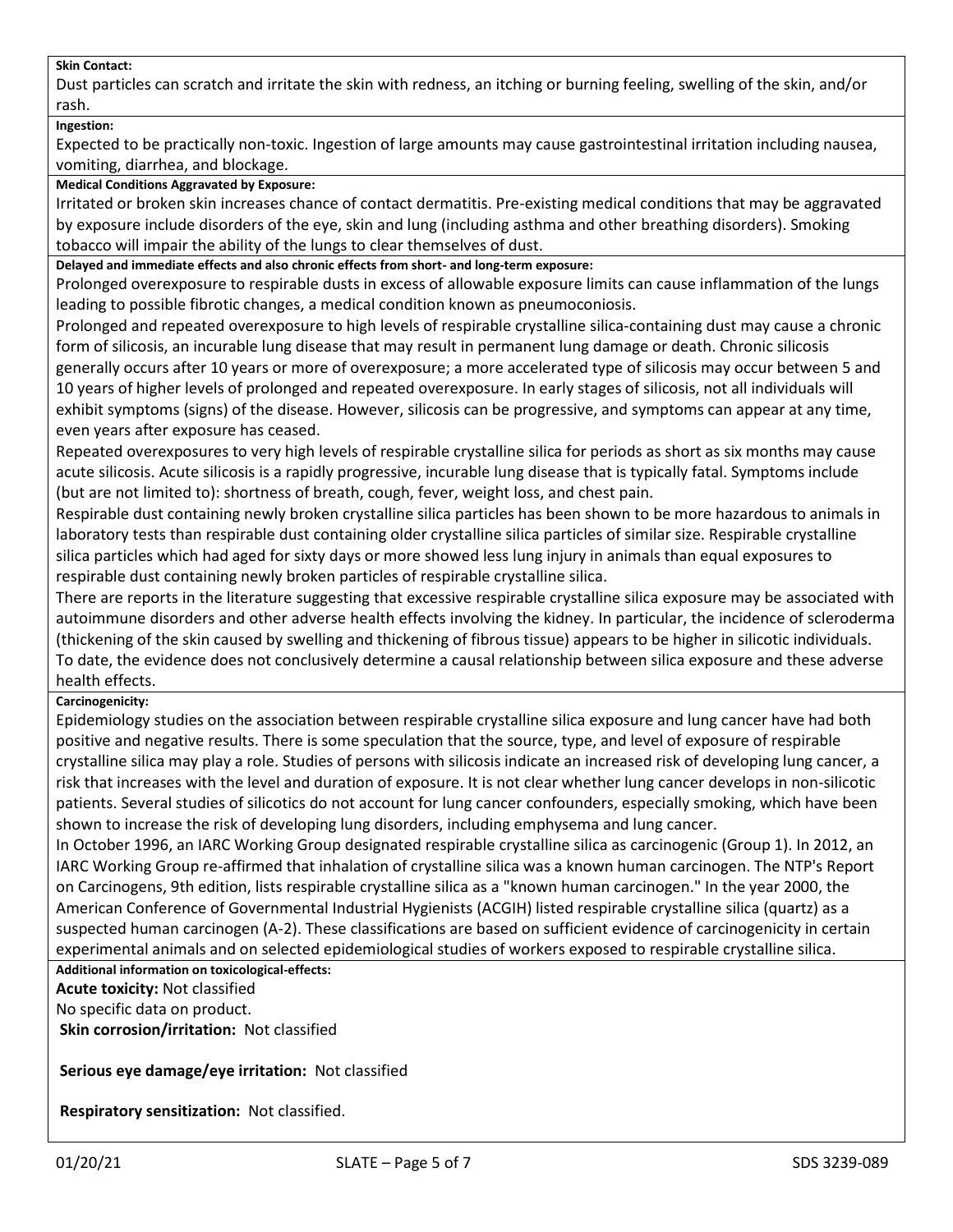**Skin sensitization:** Not classified.

**Germ cell Mutagenicity:** Not classified

**Carcinogenicity:** May cause cancer (Inhalation).

**Reproductive toxicity:** Not classified

**Specific target organ toxicity - single exposure:** Not classified

**Specific target organ- toxicity – repeated exposure:** Causes damage to organs (lungs, respiratory system) through prolonged or repeated exposure (inhalation)

**Aspiration toxicity:** Not classified (not applicable- solid material)

| 12. Ecological information                              |
|---------------------------------------------------------|
| Ecotoxicity (aquatic and terrestrial, where available): |
| Not determined                                          |
| Persistence and degradability:                          |
| Not determined                                          |
| <b>Bioaccumulative potential:</b>                       |
| Not determined                                          |
| Mobility in soil:                                       |
| Not determined                                          |
| <b>Other adverse effects:</b>                           |
| Not determined                                          |

#### **13. Disposal considerations**

# **Safe handling and disposal of waste:**

Place contaminated materials in appropriate containers and dispose of in a manner consistent with applicable federal, state, and local regulations. Prevent from entering drainage, sewer systems, and unintended bodies of water. It is the responsibility of the user to determine, at the time of disposal, whether product meets criteria for hazardous waste. Product uses, transformations, mixture and processes, may render the resulting material hazardous.

| 14. Transport information         |
|-----------------------------------|
| <b>UN Number:</b>                 |
| Not regulated.                    |
| <b>UN Proper shipping name:</b>   |
| Not regulated.                    |
| <b>Transport Hazard class:</b>    |
| Not applicable.                   |
| Packing group, if applicable:     |
| Not applicable.                   |
| <b>Marine pollutant (Yes/No):</b> |
| Not applicable.                   |

#### **15. Regulatory information**

**Toxic Substances Control Act (TSCA):**

The components in this product are listed on the TSCA Inventory or are exempt.

**Comprehensive Environmental Response, Compensation and Liability Act (CERCLA):**

Releases of this material to air, land, or water are not reportable to the National Response Center under the Comprehensive Environmental Response, Compensation, and Liability Act (CERCLA) or to state and local emergency planning committees under the Superfund Amendments and Reauthorization Act.